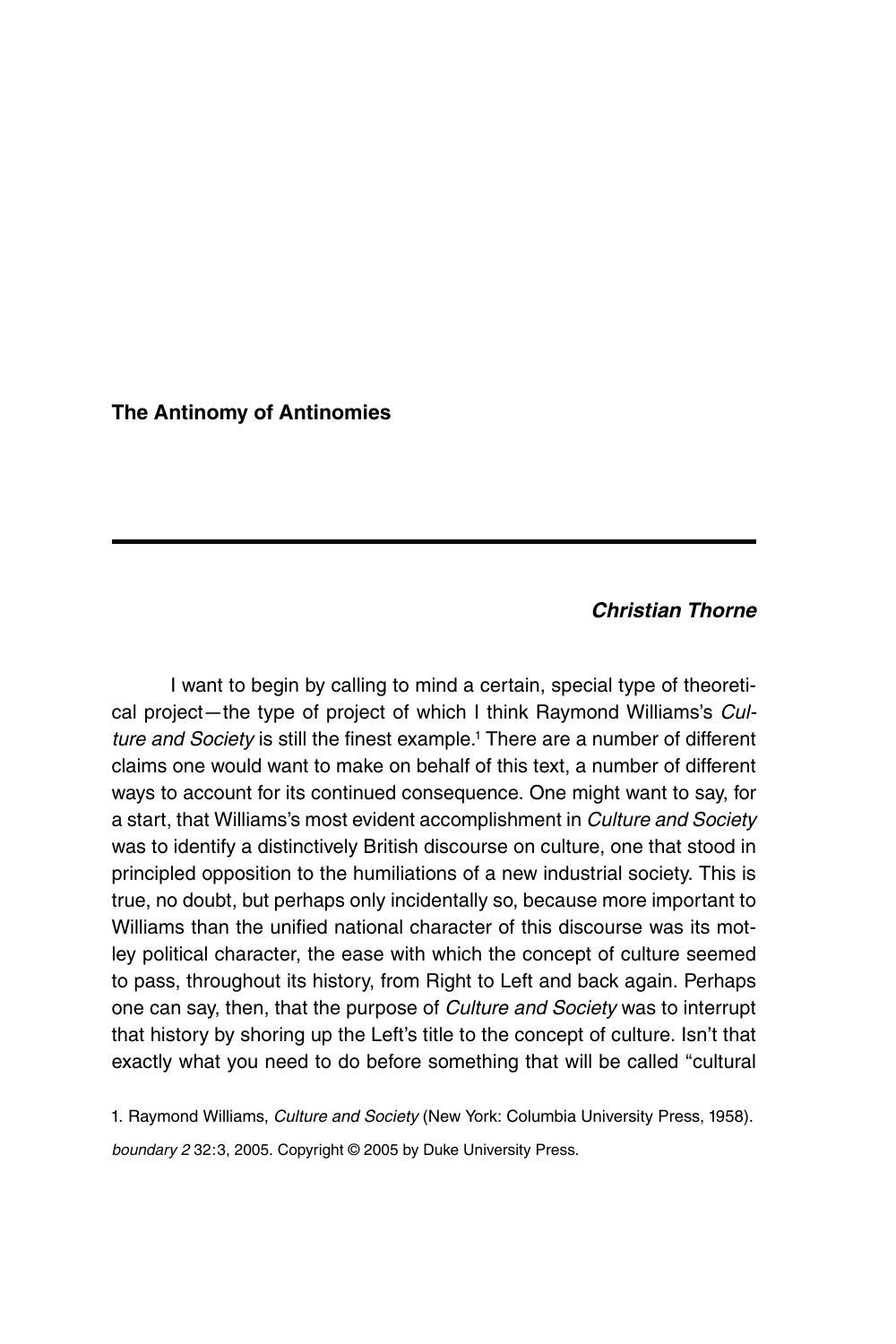materialism'' can get off the ground? You have to take the concept of culture back from Eliot and the Leavises.

But perhaps this isn't quite right, either. Williams, it is true, wrote his book at a moment when the British Left was returning, systematically, to the concept of culture—Williams's argument is both symptom and cause of that shift. It seems to me, however, that Culture and Society's singular insight is that a transition such as this onto new political and intellectual terrain a transition, in this case, beyond the old Marxist preoccupations with the economy or the state—brings with it a special kind of conceptual burden: it demands that you survey the complicated topography of your new concept, which will turn out upon review not to be so very new after all. Before the Left could put the notion of culture to use, Williams suggested, it would have to spell out the contradictory and contending valences of its new favorite concept—and it would have to do this without suggesting that culture was, once clarified, plainly left—that the Left had some kind of exclusive claim to the concept, as though the word *culture* carried its politics along with it like a membership card.<sup>2</sup> Culture and Society, I would suggest, remains a crucial piece of scholarship because it shows us one way of giving the history of a concept, to think of a concept not merely as a concept—not as some inert analytical tool or untethered generalization—but as a historical problem of a special kind, something that helps organize our experience of new institutions and new social relations.

For such a project, clearly, it is no longer simply a matter of keeping your concept safe from the Right. On the contrary, Culture and Society is in large part an acknowledgment that the Right pretty much held the mortgage on ''culture'' to begin with, and that anybody wanting to use that concept on behalf of the collectivity would have to expropriate it in complex and cunning ways. We might also think here—lest we conclude that Williams is really sui generis on this score-of Terry Eagleton's Ideology of the Aesthetic, which is basically just Culture and Society with a German accent.<sup>3</sup> Williams and Eagleton both set out to examine traditions of inquiry that provide the protocols for the Left's critical thought, traditions that have fed the Left's political imagination, but which in crucial ways seem to muddy their own promise.

2. Thus Williams, in Keywords, rev. ed. (New York: Oxford University Press, 1985): "I do not share the optimism, or the theories which underlie it, of that popular kind of inter-war and surviving semantics which supposed that clarification of difficult words would help in the resolution of disputes conducted in their terms and often evidently confused by them'' (24). 3. Terry Eagleton, The Ideology of the Aesthetic (Oxford: Basil Blackwell, 1990).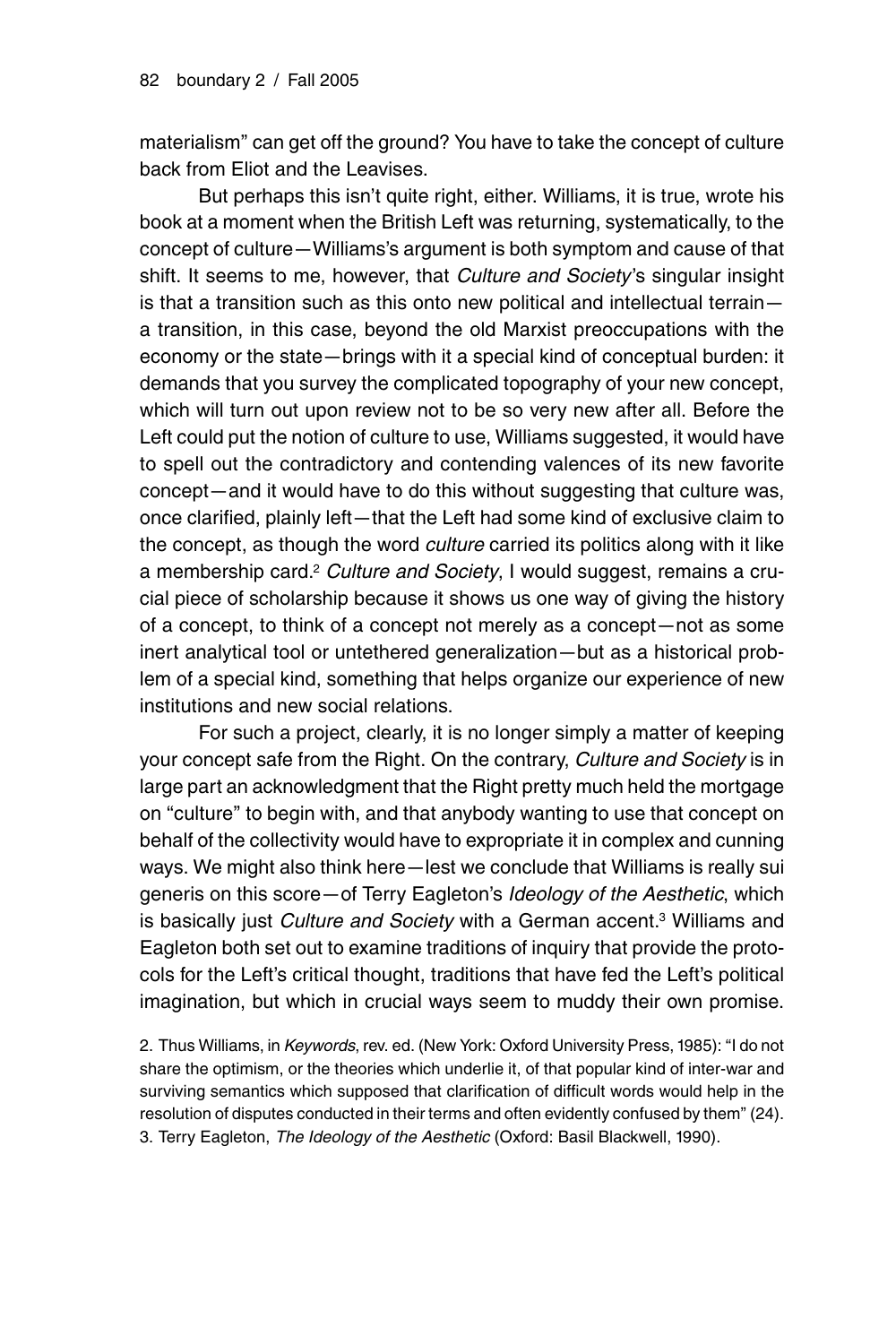Their works have offered reminders that our own concepts come with prior social histories over which we cannot exercise retrospective control. And they have sought, in the wake of this realization, to temper and make precise the Left's enthusiasm for its own vocabularies by teasing out a chronicle of the paradoxical and peripatetic concepts at hand.

My question here is, in this light, a simple one: Would it be possible to carry out this kind of project for the antifoundationalism that is currently at the heart of left cultural theory, in both its poststructuralist and neopragmatist guises? Antifoundationalism typically insists on its novelty, but can we, in the face of this exaggerated claim, give a critical prehistory of its concepts, as Williams did for his? One wants, of course, to answer the question with an emphatic yes. This immediately gets tricky, however, because what is so distinctive about antifoundationalism is not so much the new concepts that it generates—though it has these, too—as the rather extraordinary place it assigns to conceptuality itself. There is no subject, in fact, on which antifoundationalism is more melodramatically eloquent than on ''the violence of conceptuality.'' It is the vocation of concepts to universalize, and antifoundationalism has made the urgent case that such universalism is more of a crime than a calling. The concept is an epistemological blunder and an ethical breach, teaching us as it does to look away from the unique qualities of singular objects. Better, then, to do without concepts wherever possible, or if one must have concepts, let them be self-defeating concepts, concepts that resist the very abstraction to which they are otherwise addicted: "contingencies" and "ruptures" and "difference" in all its plentitude. What antifoundationalism has instead of concepts, then, are suspicions, critical procedures, and argumentative forms—the techniques, in other words, by which it takes mere concepts to the mat. If we want to do for poststructuralism what Williams did for cultural materialism—to provide it with a critical prehistory—then it may be more rewarding to give the history of its argumentative forms than to give the history of the concepts or keywords about which it is so skittish. So the question becomes: Can we understand the form of poststructuralist skepticism as a historical problem or project of a special kind?

This may strike some as a strange formulation. What could it mean, after all, to study a set of theories for their form? Is it possible to say anything meaningful about a given philosophical system if you look away from its tissue of argumentation? Don't we want to insist, rather, that a philosophy is the propositions it makes or it is nothing? More to the point, even if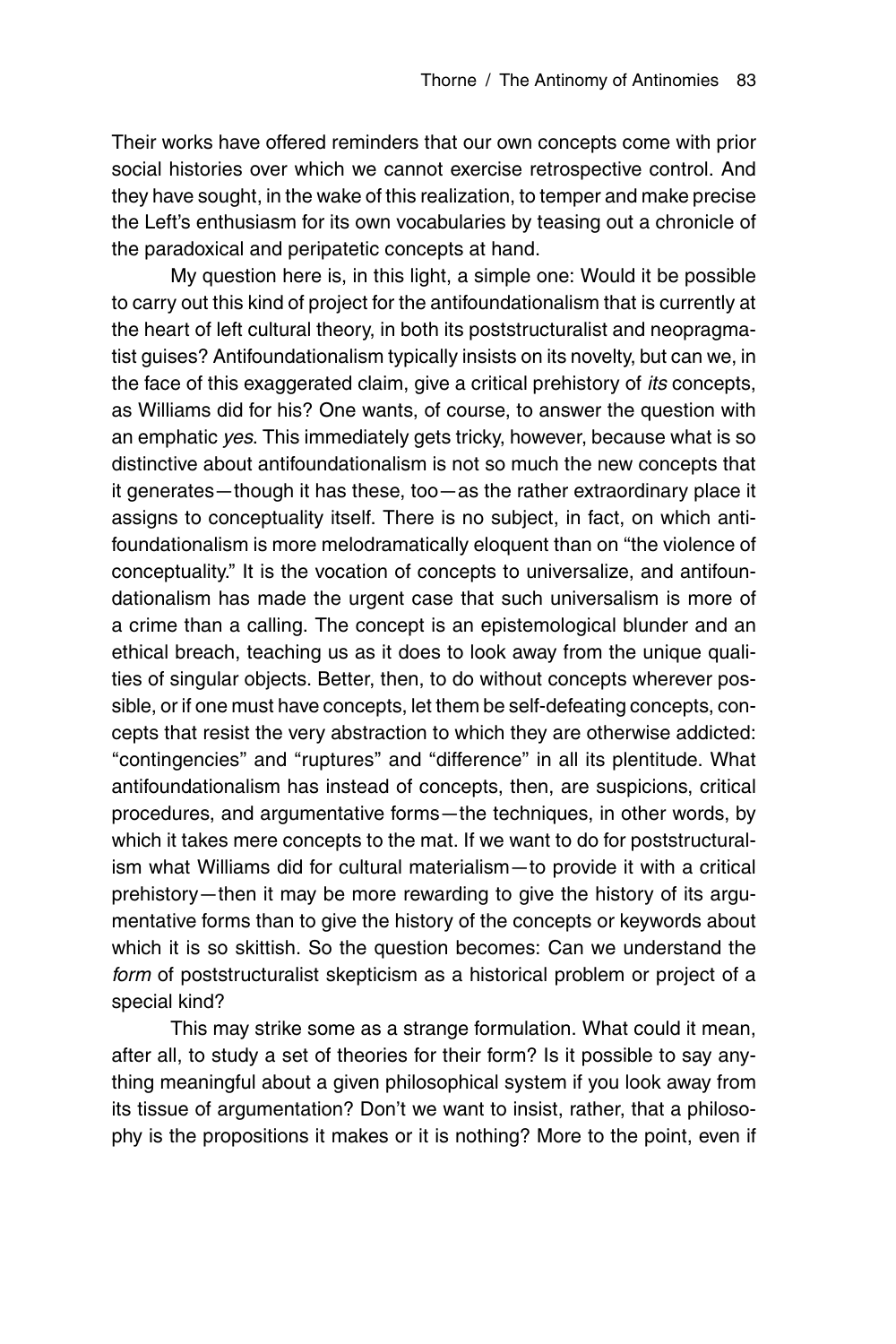we can identify a philosophical form, would we be able to say that such a form inhabits history?<sup>4</sup> We might, at this point, want to turn our attention away from Williams and take our cue instead from the Frankfurt School and its affiliates, who teach us that classical epistemology—the subject-object epistemology of German idealism—is the commodity in cognitive form. Now what does this mean? The most orthodox Marxism will tell us that there are two ways of looking at the commodity-object: you can view the object from the perspective of use, in which case it is resplendent with particularity, a particular object in the service of particular uses, about which no philosophical generalizations can be offered. Or you can view the object from the perspective of exchange, in which case you will need to repudiate its particularity, turn it into sheer quantity, a bearer of abstract value, an arbitrary mass with a price tag attached. What is intriguing is that even within the utterly familiar distinction between use-value and exchange-value, we can begin to see an account of epistemology beginning to emerge—an account, more to the point, of conceptuality, which is clearly of a piece with the exchange relationship: conceptuality, like exchange-value, renders objects abstract and thus fungible. The concept, in other words, gathers together the sundry objects it is said to subsume and forces them into a relation of equivalence. But such conceptual abstraction, then, is not simply a cognitive process, the spontaneous procedure of any thinking mind; it is of a piece with commodity exchange and thus grounded in social practices. Abstraction itself has something like material form. Classical epistemology invites us to divide up the world in much the way that capital does: into an isolated and atomized subject of knowledge, completely sundered from the realm of the social, and a world of alien and exchangeable objects. The important point for present purposes is that this is, throughout, a question of form. To say that classical epistemology replicates the commodity form is not to say anything about its content, the force of its propositions. Classical epistemology, in fact, has predictably little to say about commodities. The claim is rather that the commodity form helps constitute epistemology in its very structure.

Something interesting is happening at this point in the argument, which seems to be on the verge of a syllogism, or something very much like one. First, we know that antifoundationalism teaches us to critique concepts. And second, we can say, at least if we follow the Frankfurt School,

4. See Walter Benjamin, The Origin of German Tragic Drama, trans. John Osborne (London: NLB, 1977): ''It is an innate peculiarity of philosophical writing to confront anew, with every radical turn in thought, the question of Darstellung" (27).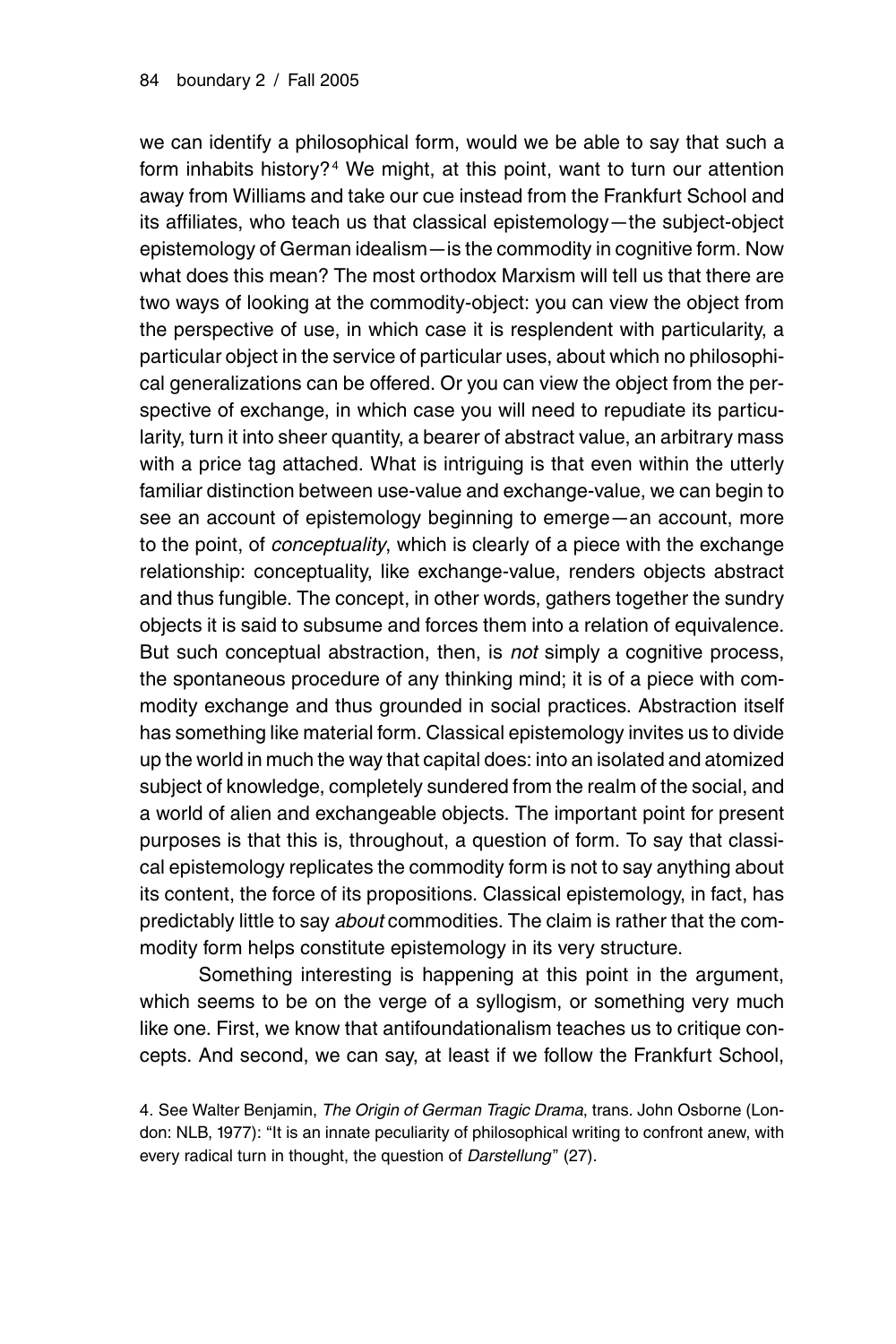that concepts have their ground in the commodity form. It is surely tempting now to barrel straight on to some third proposition, to the effect that an antifoundationalist critique of the concept is therefore always also a critique of the commodity or of capitalism more generally. This is the type of claim, in fact, that a left antifoundationalism likes to make on its own behalf—that its critique of knowledge is simultaneously a critique of the state or of markets or of the cultural norms that would discipline us. But this is precisely the question that, in Williams's spirit, we must keep open: If the philosophical tradition—the heavyweight Greco-German philosophical tradition—is inextricably entangled with the commodity form, does it follow that when we critique this tradition we are necessarily critiquing the commodity, as well? Let us hold questions of discipline and the state to one side for now and ask in some detail: Does antifoundationalism help us think against the commodity sphere? Or is it just another way of handing thought over to the commodity?

It is at this point that we need to understand something about the form of antifoundationalist argument, and for this I need to wander rather far afield, to that school of ancient skepticism known as Pyrrhonism, which serves as a kind of urtext for the many antifoundationalisms that will follow. Taking its cue from the classical rhetorical education, the characteristic feature of ancient skeptical discourse is the argument ad utramque partem, or "argument on both sides of the question." This is the classic debating club exercise, in which a student is called upon to defeat the proposition he had just stood up to defend. Unlike the rhetoricians, however, who eventually tire of this game, the ancient skeptics insist that we must practice such antinomic argument systematically, against others and habitually against ourselves. A central skeptical text such as Sextus Empiricus's Outlines of Pyrrhonism is, in this sense, basically just a rhetorical handbook of a special kind. It is not so much a reasoned, philosophical critique of epistemology as an anthology of counterarguments, an engine for generating contradiction. Skepticism is forever on the lookout for ways and reasons to disagree, and it attempts to instill in its disciples an obsessive facility with counterarguments.

To rehearse without end the clash of opposing viewpoints is to induce in one's self and one's listeners the condition of ''aporia''—which Pyrrhonism glosses as "being at a loss," or "stumped." The rhetor that emerges from this description is the nightmare interlocutor who in his programmatic petulance will cripple every conversation. Governing the skeptic's every utterance is the concomitant search for its obliteration. Pyrrhonism, in this sense, is less a philosophy than a balancing act, a concerted exercise in the equipollence of arguments and the suspension of judgment that is said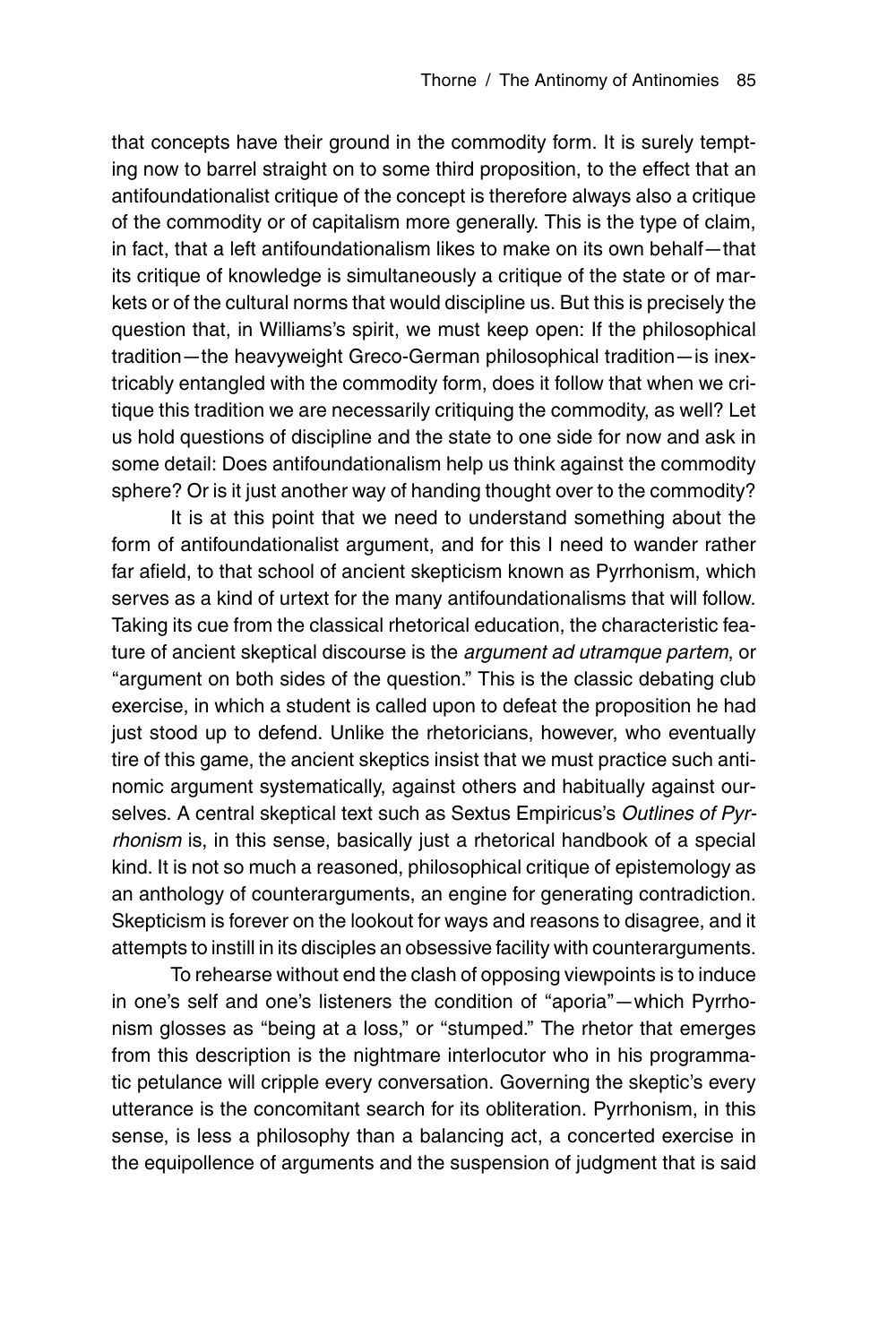to attend it. Thus Pyrrhonism, strictly speaking, does not even claim that knowledge is impossible. It demonstrates, rather, that there are equally good reasons for thinking knowledge possible and impossible, such that we must suspend judgment on these (as on all) matters. The question of philosophical form emerges with special clarity here, because it is the cardinal aim of classical skepticism to dispense with propositions altogether, in which case we might say that skepticism simply is a form—the form of antinomy—that it aims to be *nothing but that form*, without any philosophical insides.

Understanding the form of Pyrrhonian arguments should allow us, in turn, to draw an important distinction. If we survey early modern philosophy, we see that there occurs something like a divergence between the form of skeptical arguments and what comes to be their content. Thus we might point to Hobbes's Leviathan, which, in its opening epistemological chapters, imports many propositions that are more or less skeptical—human reason is impoverished, knowledge is impossible, and so on. But Hobbes introduces these propositions in changed form, merely by offering them as propositions and not as part of an argument on both sides of the question. Hobbes, in other words, offers up a reified Pyrrhonism that has abandoned skepticism's characteristic structure or rhetorical figure—antinomy—in favor of a program of assertion. And once we encounter Hobbes, we are forced to distinguish between those thinkers who preserve the fixed content of skepticism—Burke also comes to mind—and those who preserve its techniques: its conspicuous rhetorical agility, its strict avoidance of proposition, its penchant for contradiction. If we mean to give a critical prehistory of contemporary antifoundationalism, then, we would do well, I think, to look to those forms of thought that cultivate antinomies, that actually proceed by such contraries, that push all thought toward contradiction or aporia: skepticism, the dialectic, deconstruction and its cousins. This, in turn, should allow us to reformulate our questions with renewed precision: What is the relationship between the commodity sphere and antinomy? It may be useful here to sketch out a brief and speculative scheme, a selective genealogy of antinomic argumentation: Bernard Mandeville, Smiths Barbara Herrnstein and Adam, Karl Marx, Theodor Adorno, Jean-François Lyotard. Such is the roll call I propose.

Mandeville is hard to describe. He is one of the eighteenth century's most distinctive theorists of market society, but he owes this distinction to his not following any of the century's established paradigms for describing commerce and its effects. Typically, discussions of commerce in the eighteenth century follow one of two strategies. There is the Country or Commonwealth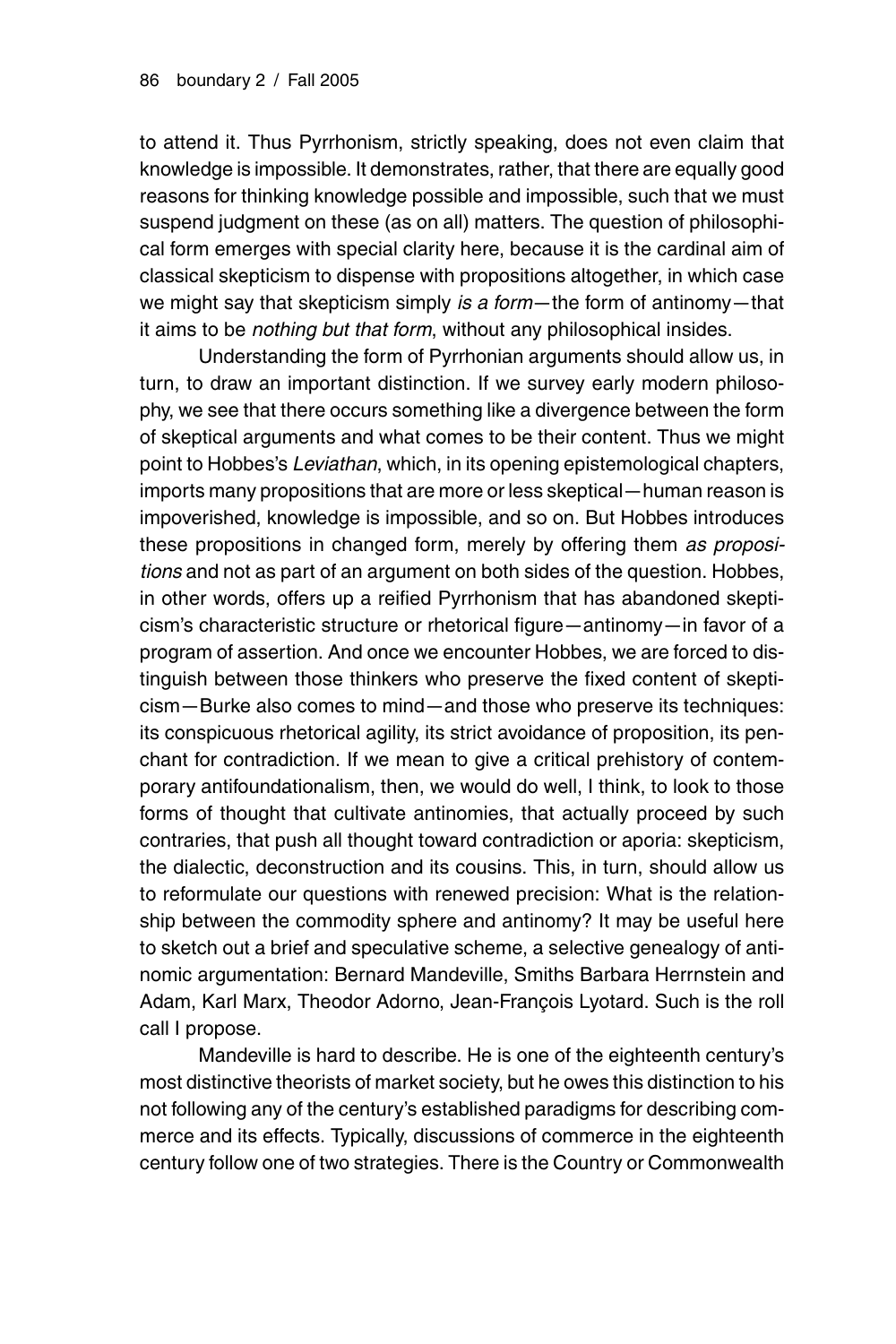critique of commerce, which sees a market society as a deplorable lapse into superficial luxury and political corruption. And countering this, there is the humanist defense of commerce as an enrichment of human capacities. Mandeville is a defender of market practice, to be sure, but he is not an ideologue in this fashion, scripting a new legitimacy of the market in an attempt to deny all that is corrosive about it. When it comes to the market, Mandeville is as antagonistic to the Whig window dressers as he is to the Tory spoilers as indifferent to ethical apologies for the market as he is to ethical attacks upon it—and his lesson in this sense is a stark one: the managers of the new regime should stop trying to meet the critics on their own terms by cobbling together some (patently ludicrous) theory of market virtue, because the new practices have no justification beyond their own continued existence. To insist otherwise, to try to provide some kind of external ethical framework for the market, is to hand over to the market's opponents a criterion of virtue against which commerce will inevitably be found wanting.

Now Mandeville is not obviously a skeptic in the way that the early modern Pyrrhonists such as Montaigne are skeptics. But he does in fact make use of the argument on both sides of a question in ways that are simultaneously systematic and indirect. This has something to do with the sense of relationality that pervades The Fable of the Bees—the sense, in other words, that a market society can only be understood as dispersed, diffuse, or differential, and that such dispersal creates unsolvable problems for an inherited, precapitalist ethical vocabulary. One of Mandeville's great insights is that under market conditions, ethical judgments themselves enter a kind of economy; essentialist notions of virtue, like absolute notions of value, are made untenable as they refract across the complex sequence of institutions and actions that make up the commodity sphere. Thus Mandeville: ''It is in Morality as it is in Nature; there is nothing so perfectly Good in Creatures that it cannot be hurtful to any one of the Society, nor anything so entirely Evil, but it may prove beneficial to some part or other of the Creation.''5 To phrase it more baldly: whatever harms one economic actor will necessarily benefit some second actor; the miller's loss is the brewer's gain, my bankruptcy is my competitor's windfall.<sup>6</sup> The market, in this sense, is constituted by an endless series of small contradictions or indeterminacies—so that it is

5. Bernard Mandeville, The Fable of the Bees, ed. F. B. Kaye (Indianapolis: Liberty Fund, 1988), 369.

6. Anybody wishing to provide Mandeville with a concrete Pyrrhonist lineage need look no further than Montaigne, whose essay I.22 is entitled "One man's profit is another man's harm.''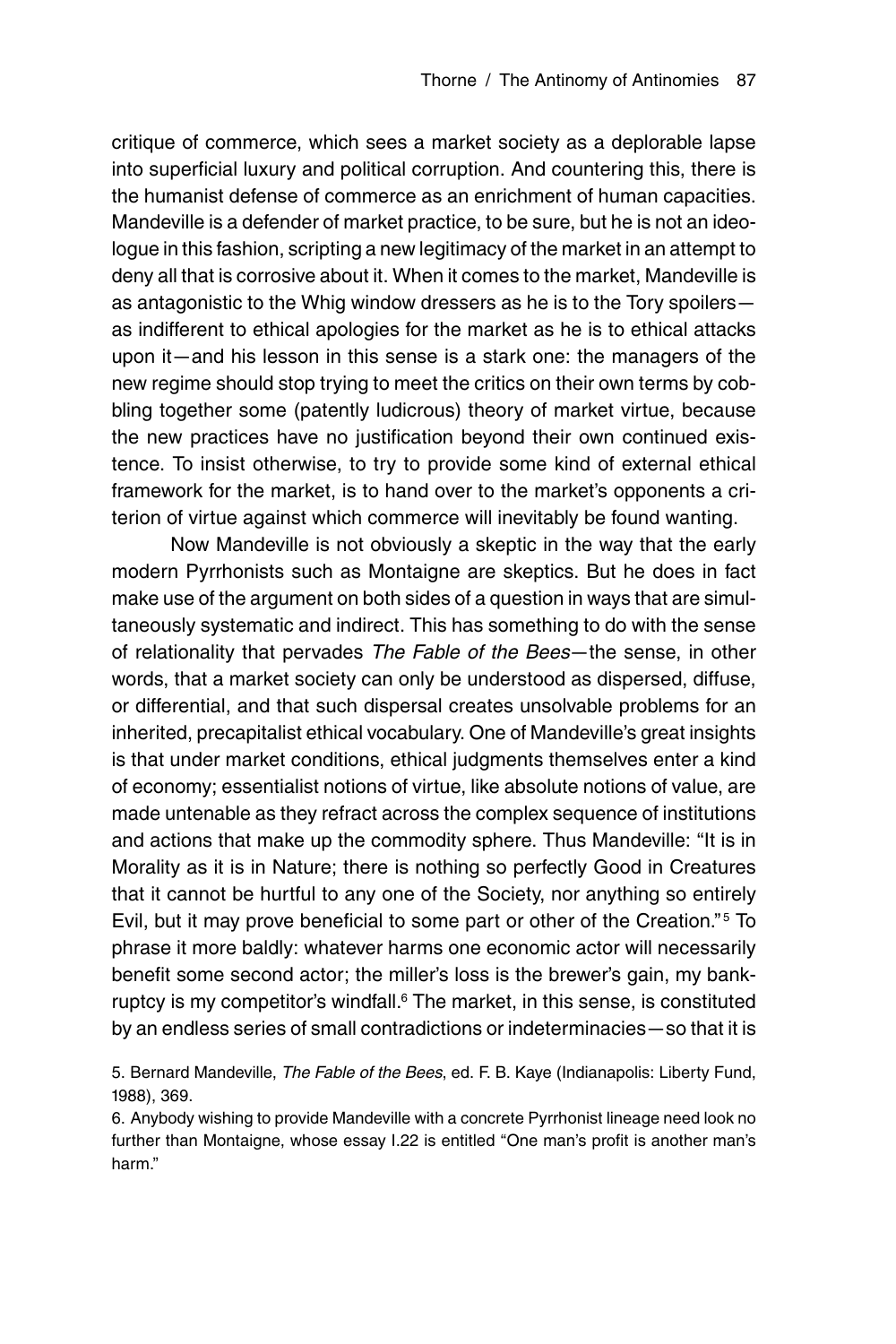impossible to say whether any single action benefits or harms the market as a totality. The market inspires, as though naturally, what the classical skeptic must achieve through sustained rhetorical maneuvering—a well-turned equipollence of argument—and is in this sense a kind of running exercise in antinomy.7 Mandeville, then, allows us to draw a startling first conclusion: no less than German idealism, skepticism is—at least partially and potentially—an epistemology of the market, in which antinomy names the disintegrating logic of objects and actions as they are scattered across the capital circuit.

American neopragmatism finds its Mandeville in Barbara Herrnstein Smith, whose arguments are utterly fascinating, in an appalling kind of way. These arguments typically kick off with a well-rehearsed attack on positivism: beliefs are not caused by things in the world; objects do not carry meanings already attached to them such that they can determine the beliefs of those that perceive them; beliefs can be backed up by all sorts of contingent reasons, so that their only criterion is that they be ''cognitively congenial and otherwise serviceable."<sup>8</sup> In *Contingencies of Value*, she begins, accordingly, by laying out a thoroughgoing nominalism, one in which she puts a complete ban on thinking universality. If all beliefs or judgments can be held for multiple and contingent reasons, then there is no general conclusion to be drawn about any of them. But then in a sly and disingenuous footnote, she takes it all back. This dedicated antifoundationalist thinker sneaks in a single foundation. There is, in fact, one language that holds universally, and that is the language of the market: ''even if there are no marketplaces in Bongo-Bongo, a marketplace analogy could still illuminate how people communicate there."<sup>9</sup> Never mind the name Bongo-Bongo and the insult of its cartoon anthropology—the argument surrounding it is troubling enough: even where capitalism is not historically in place, markets are implicit in human thought

7. This is clearest in Remark G, which is structured entirely like an argument on both sides of the question: Drunkenness is a vice, corrosive of human virtue and the common weal. Equally, drunkenness is an economic good—it is merely a special kind of consumption and thus at the very heart of the miller's, the brewer's, the innkeeper's trade (see Mandeville, The Fable, 89ff.).

8. See Barbara Herrnstein Smith, "Belief and Resistance: A Symmetrical Account," in Questions of Evidence: Proof, Practice, and Persuasion Across the Discipline, ed. James Chandler, Arnold I. Davidson, and Harry Harootunian (Chicago: University of Chicago Press, 1994), 148.

9. See Barbara Herrnstein Smith, Contingencies of Value (Cambridge, Mass.: Harvard University Press, 1988), 206n35.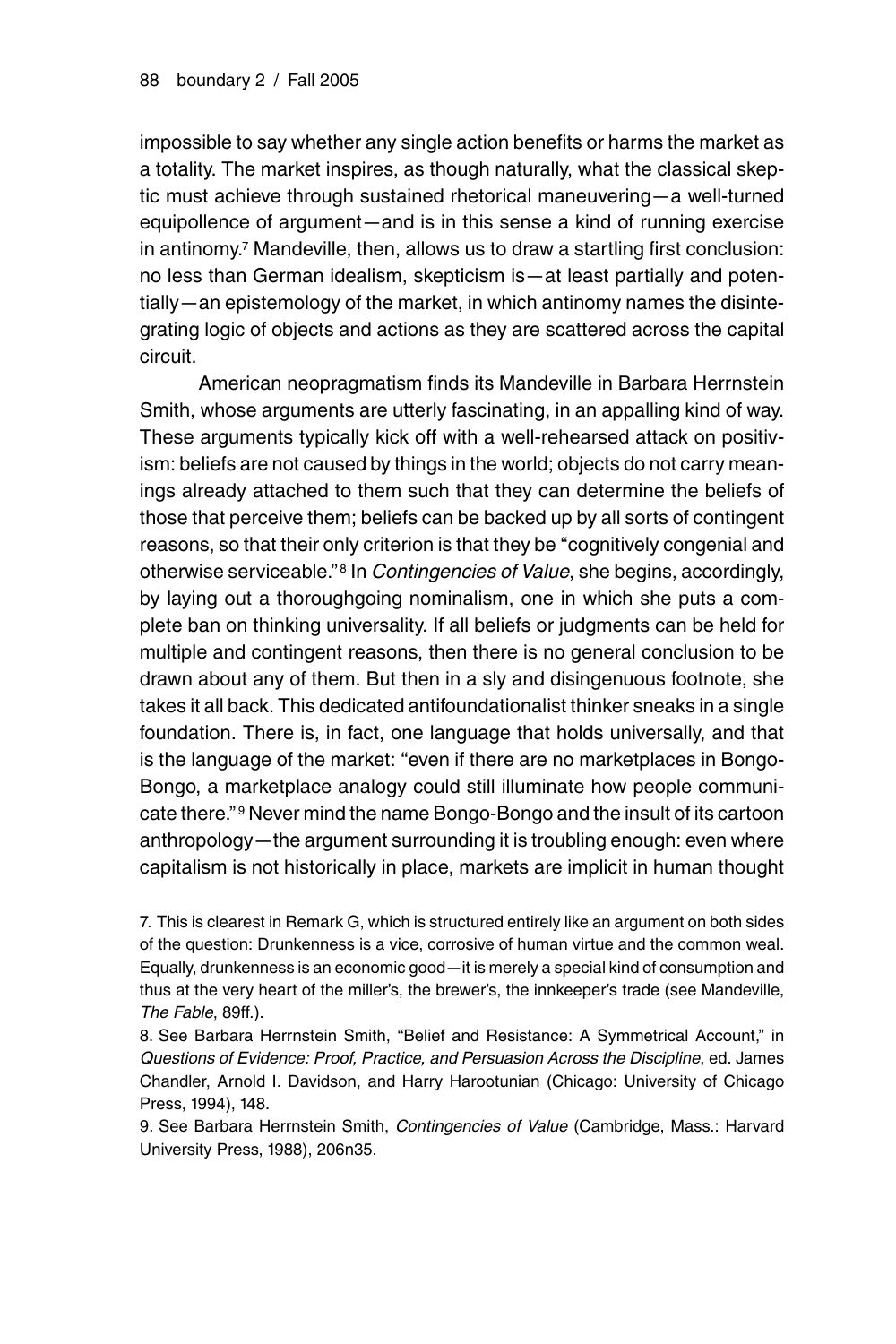and human action, which can only mean that peasant and tribal societies have been just biding their time, ever at the wait for the markets that alone give full expression to the natural structure of human reasoning. The market alone is universal. It is the permanent location of thought. Such is the universalism that makes Smith's antiuniversalist pragmatism tick.

This is a strategy Smith repeats elsewhere. In "Belief and Resistance,'' she begins by emphasizing how innovative her pragmatist nominalism is. ''[M]ore or less novel conceptions of what we might mean by 'beliefs' have been emerging," she writes, and the aim of her essay, we gather, is to pursue that novelty around another fresh corner.10 The ''traditionalist epistemologies," by contrast, are "rationalist, realist, and so on."<sup>11</sup> It is worth noting how significant a rhetorical move this already is: to be an antifoundationalist, we are forced to conclude, is to be something other than a traditionalist. But then she wants to say that her "more or less novel," nontraditionalist insight is that all thought is traditionalist. All thought begs the questionbegs some question, begs its question—in that it cannot help but fall back on an ensemble of active and enabling assumptions. We are possessed, she writes, by a "cognitive conservatism," and what is notable about her formulation is less her compounding an epistemological register with a political one than her taking recourse once again to the very type of universal that her nominalism had seemed to prohibit: taking our cues from "recent studies in the field of economic psychology and decision science,'' we can conclude that "cognitive conservatism" is "endemic, that is, species-wide. . . . We are, it seems, congenitally both docile and stubborn."<sup>12</sup> We are all, each of us, whether we own up to it or not, docile, stubborn, conservative thinkers in the eternal market. I am tempted to say, then, that Barbara Herrnstein Smith provides the key to, announces the secret meaning of, contemporary pragmatism. It is market thought, in which all cognition is revealed to be a meditation on the serviceable, a species of cost-benefit analysis.

What seems to me so crucial about Mandeville and Smith is that in their writing, antinomy is no longer just a (rather ill-tempered) philosophical form. It is a sociological observation, a feature of our institutions themselves. Mandeville in particular spells out a number of ways in which historical conditions—in this case, the expansion of the market economy—might make conventional forms of philosophical judgment seem impossible or undesir-

- 10. See Smith, "Belief and Resistance," 139.
- 11. Smith, "Belief and Resistance," 140.
- 12. Smith, "Belief and Resistance," 152.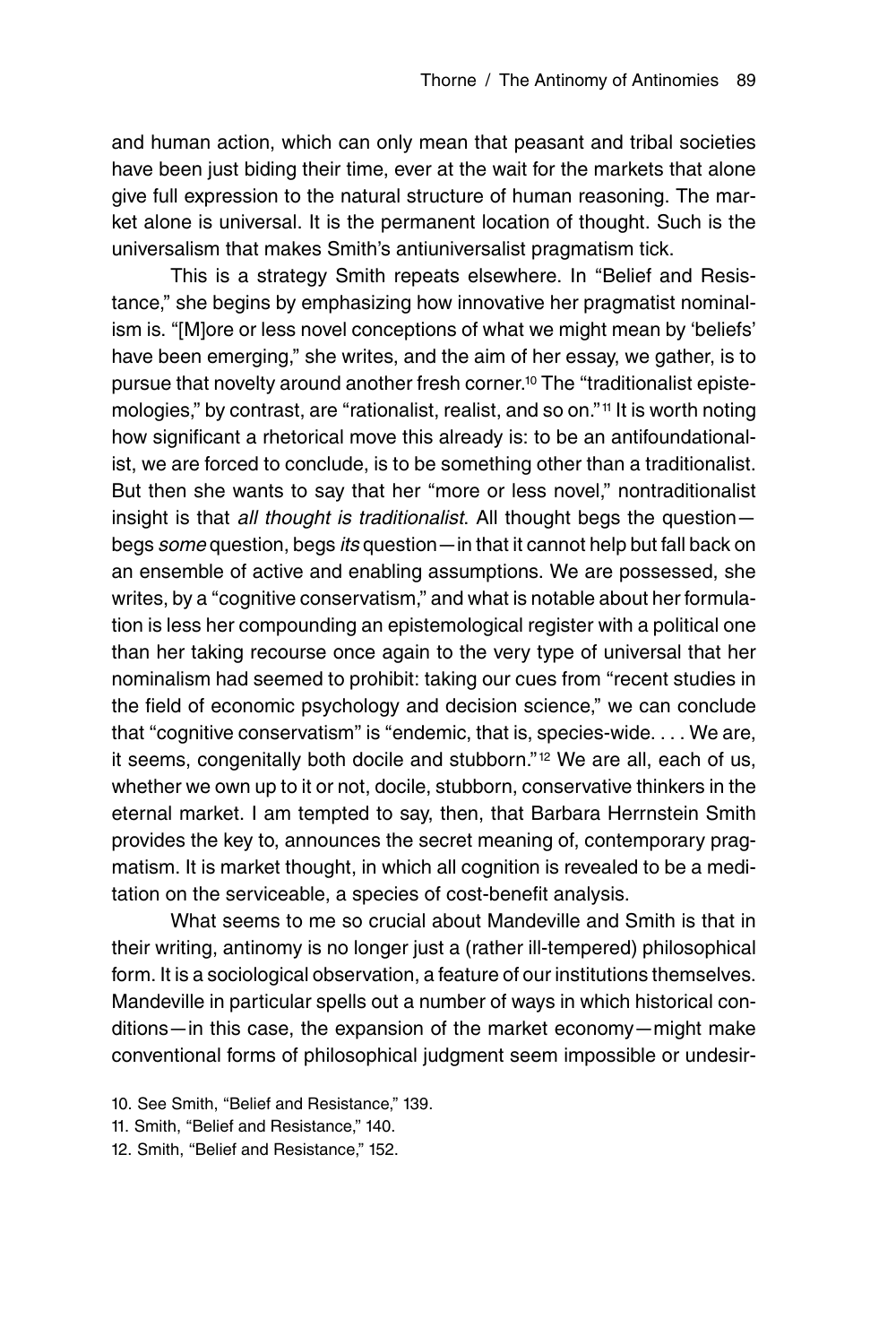able. It is this understanding—this use of antinomy to diagnose a condition that is at once epistemological and social—that Mandeville shares with a second Smith. Adam Smith is even less of a skeptic than Mandeville—he has almost nothing to say about knowledge as such—but it is clear all the same that Smith continues and extends Mandeville's assault on philosophical notions of value. At one level, at least, The Wealth of Nations is a single sustained polemic against mercantilist essentialism—that is, against the empiricism or crude materialism of earlier economic theories. If we examine John Locke's realist account of money, for instance, we will discover that it is empiricist to the point of tautology: silver is silver, Locke argues (if one can call that an argument); it can be nothing else—its value is intrinsic to it. The Wealth of Nations, in this light, is an attempt to establish decisively that silver is never just silver, and that wealth, more to the point, is not just wealth, just treasure. Wealth, rather, is the entire circuit of a nation's trade and manufacture. Money, in this light, designates what Smith calls the object's ''nominal price.'' It is merely a name or a sign, announcing the contingent value of objects circulating within networks. Smith demonstrates that in order to understand a market economy—in order to understand something as ordinary as its currency—one needs to be able to conceive of value as relative and mutable. The Wealth of Nations is a manifesto for market antifoundationalists.<sup>13</sup> And so Georg Lukács's gloss on Marx's Capital, it comes as a small shock to realize, works perfectly well as a rough-and-ready description of The Wealth of Nations itself: Smith, like Marx, attempts what Lukács calls ''the retranslation of economic objects from things back into processes, into the changing relations between men."<sup>14</sup>

Perhaps it would be better to put the point the other way round. It would be inane to claim that Smith is a Marxist before the fact, but it is somewhat more plausible to claim that Marx is not merely a left-Hegelian—he is a left-Smithian, as well. This need come as no surprise, of course, since Hegel famously claims to have adopted the dialectic from Smith in the first place. The central error of vulgar political economy, according to Marx, is that it reifies capital much as mercantilism once reified wealth; it treats capital as

13. See Adam Smith, An Inquiry into the Nature and Causes of the Wealth of Nations, ed. Edwin Cannan (New York: Modern Library, 1937). The really crucial sections, for my purposes, come in book 4, "Of Systems of Political Oeconomy," and especially in chap. 1, "Of the Principle of the Commercial or Mercantile System'' (398–419).

14. Georg Lukács, "Reification and the Consciousness of the Proletariat," in History and Class Consciousness, trans. Rodney Livingstone (Cambridge, Mass.: MIT Press, 1971), 183.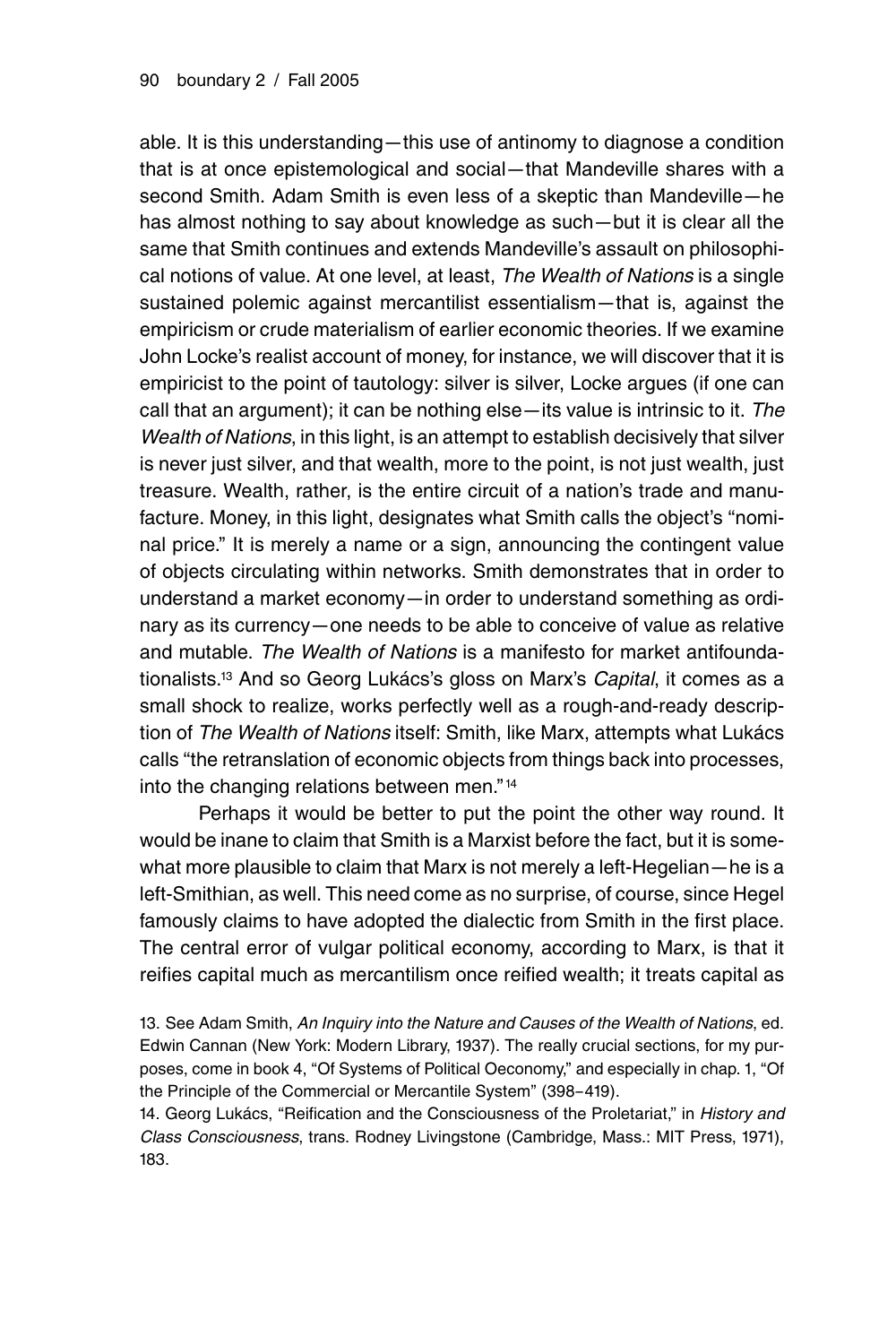a naturally given thing. A dialectical account of capital, by contrast, would resist reification: it would provide an understanding of capital as a complex and changing historical structure governed at various levels by conflict and contradiction, fully a part of the history of human relationships. This, to be sure, provides a way of thinking against capital, but only in the sense that it allows Marxists to get a better bead on capital than a merely descriptive economics would provide. Marx is not so much trying to rebut Adam Smith on this score. He is trying to go Smith one better. So does the Marxist dialectic help us think capital or think against capital? For Marx, these are basically the same thing: antinomic thought is simultaneously an epistemology of the market and an epistemology of resistance.

The question regarding Marx is essentially the one posed by the capital logicians: Is the dialectic as Marx wields it a properly philosophical epistemology, that is, an ahistorical methodology that reports on the intricate and contradictory ways the world has always been and always will be? Or is the dialectic itself a historically bound form of thought, one that is specific to capital? The latter position—that the dialectic is specific to capital itself comes in a soft line and a hard: the soft line maintains, à la Lukács, that the dialectic only comes into its own under capital, only becomes thinkable under capital, but is bound to persist to account for the new intricacies of some as yet unimaginable communist condition; the hard line insists that the dialectic is adequate only to capitalism and will wither with capitalism itself. Communism, presumably, will have no need of such philosophical extravagance. At this point, the question of epistemology gets referred into the political future.

Now there is yet a third position possible here—a voice from the utopian beyond—that would shift us onto rather different ground. This position would seek to disassociate dialectical thinking from capitalism nearly altogether and thus reverse the course we have been charting thus far. Rather than viewing antinomy as a species of capital-logic, it would discover in the filigree of dialectical thought a glimpse of the socialist condition yet to come, a condition in which the dialectical unity of identity and difference could not only be thought but also, in some as yet unimaginable fashion, actually lived. This is a position suggested by Fredric Jameson when he writes, "Dialectical reason, which corresponds to a social organization that does not yet exist, has not yet come into being in any hegemonic form."<sup>15</sup>

15. Fredric Jameson, Late Marxism: Adorno, or, The Persistence of the Dialectic (London: Verso, 1990), 47; my emphasis.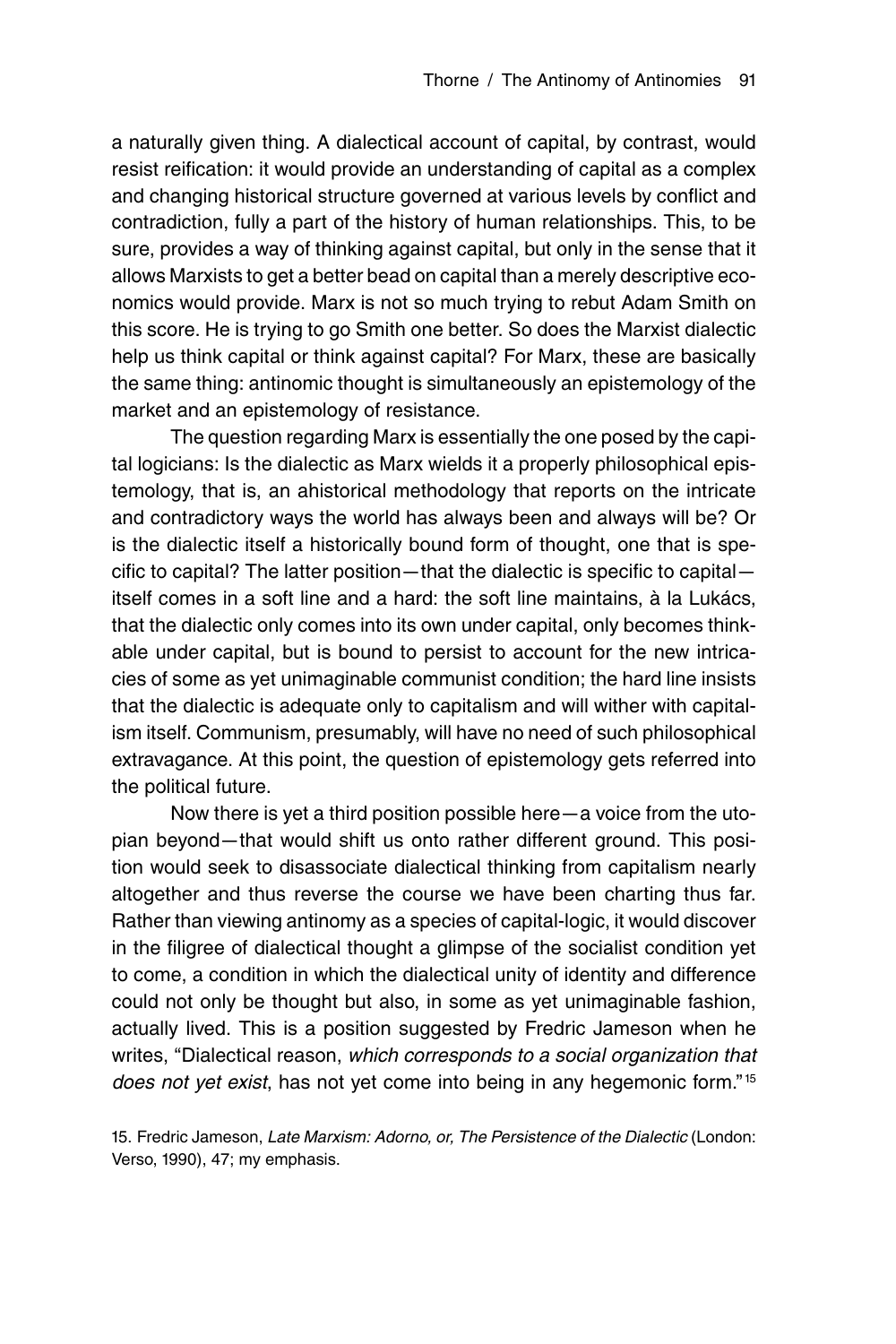Jameson, for his part, has adapted this notion from Adorno, who, perhaps more than anyone, teaches us to think of skepticism and its antinomies as an intransigently political project. If Adorno is able to pull this off, however if he is able to wrench the dialectic back from capital—this is in large part because he theorizes the changing place of knowledge under capitalism itself. For surely it is not enough to say, as Mandeville would have it, that the market is the great antifoundationalist. Even as capitalism is liquidating customary forms of knowledge and judgment, it is also assembling new epistemological apparatuses to place in the service of accumulation and its regimes. It is not as though the usual foundationalist epistemologies simply fell outside of the marketplace. Idealism, we have already noted, is an epistemology of the commodity and the lifeworld that it helps standardize, governed now by abstract time and abstract space and abstract subjectivity. Empiricism, similarly, is an epistemology of domination, in which concrete objects are made to yield knowledge of themselves the better to command them (though this last, empiricism, is equally an epistemology of servility, in which thought shows itself to be unthinking, content as it is to collapse back into a social system whose features it merely enumerates). And taken together, idealism and empiricism find their cutting edge in instrumental reason, a scientistic and bureaucratic rationality that can master information but has abandoned any attempt to think ends.

This is a familiar notion, to be sure, but we need to think again about its consequences. If we make instrumental reason the hallmark of capital's epistemology, then antinomic argument clearly becomes a way of blasting open its simplicities. Consider, in this light, the form of Adorno's Minima Moralia: short, chiseled essays, each a thesis just waiting to be canceled by one of its fellows, their sentences a fun-house ride of whiplash reversals, if we could imagine a fun-house ride that was dense and deliberate and sad. Minima Moralia is an elaborate, startling exercise in aphoristic antinomy. Thus we read in #10, "Divided-United," that bourgeois marriage is just another form of economic contract—it is domination at its most intimate, hegemony by candlelight. And we read not half a page later, in #11, ''With All My Worldly Goods,'' that marriage is the last best hope of noninstrumental relationships in a world otherwise given over to instrumentality.<sup>16</sup> Nothing mediates this antithesis—no third essay follows to resolve the contraries.

16. Theodor Adorno, Minima Moralia, trans. E. F. N. Jephcott (London: Verso, 1974). See #10: "Marriage as a community of interests unfailingly means the degradation of the interested parties''; and #11: ''[M]arriage offers one of the last possibilities of forming human cells within universal inhumanity'' (31). See also #2, ''Grassy Seat.''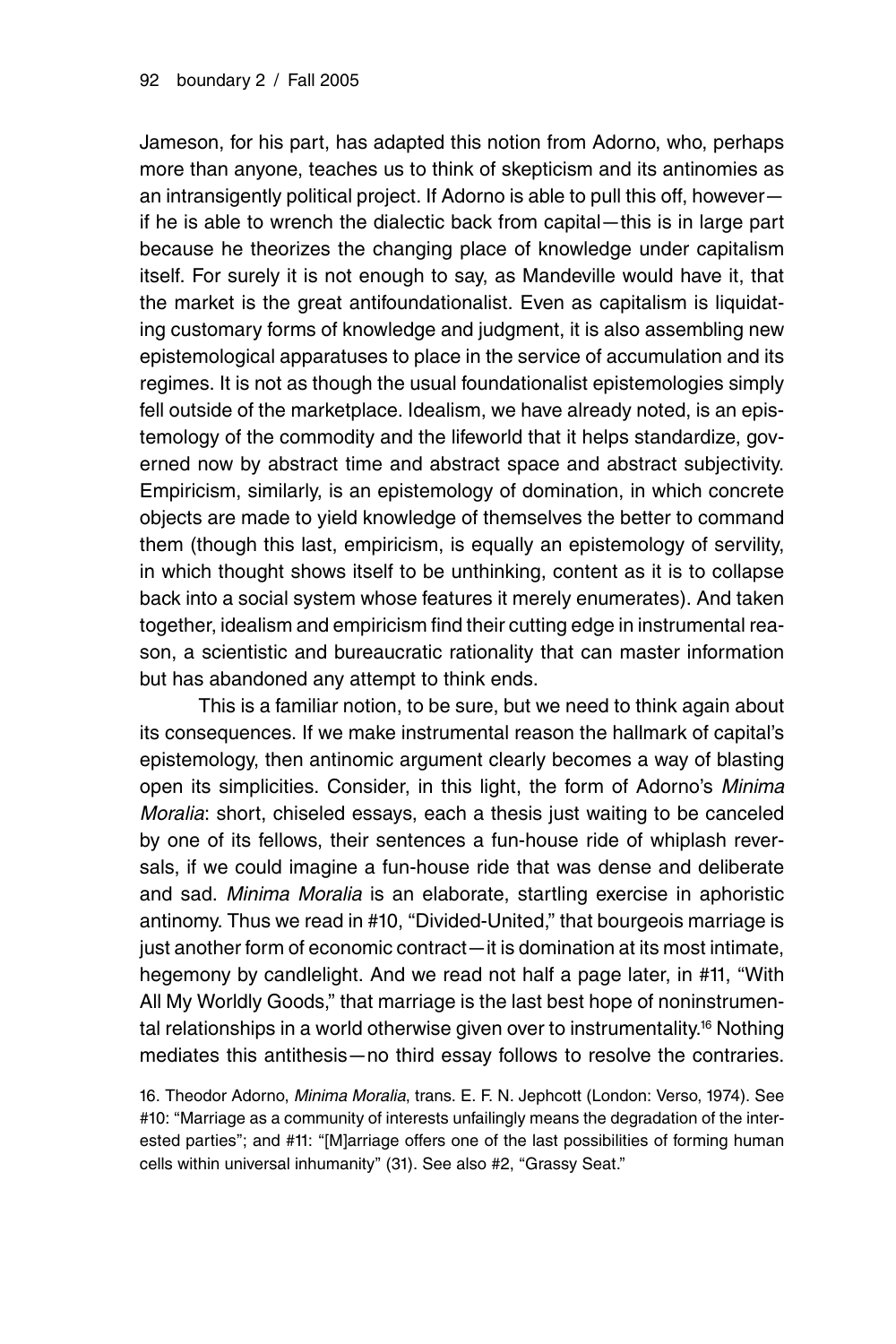Antinomic argument in *Minima Moralia* is a way of announcing the pervasive and agonizing contradictions around which capital organizes everyday life. It is a way of fixing the reader's gaze, without the sugar pill of consolation, on the suffering that attends such diremption. Minima Moralia attempts, by letting its every proposition collapse into paradox, to clear the ground for something that, from the perspective of instrumental reason, is bound to seem like ignorance: a splendid and immoderate Kantianism, in which one is not even to treat objects as objects.17

Now surely Adorno's project has received only added clarity in the thirty years since his death. Antifoundationalism—even an antifoundationalism rather more precipitate than Adorno's—makes brute and intuitive sense at a time when knowledge has become in some new way determinative of capitalism itself. It is easy, in this light, to think of the critique of ''enlightenment" or of "disciplinary knowledge" or even of "epistemology" more generally as a just barely displaced attack on everything that is compressed into the term information economy: the capitalist organization of knowledge in the cybernetic revolution of the last half century, the corporate subsumption of science in the guise of research and development, the transformation of the First World's consumer sphere around new forms of commodified knowledge, the construction of a worldwide communications industry, which provides the structure for global production and generates new imperial projects in its wake.

This list—to which we might add, as a secondary or subsidiary phenomenon, the passing of the humanist university—points us now toward one of Lyotard's crucial points in The Postmodern Condition: that knowledge under late capitalism loses its traditional ideological functions. In an information economy, knowledge no longer serves to justify authority. On Lyotard's view, the forms of thinking that have come to the fore in the globalized economy are little more than refined forms of positivism, a technocratic knowledge that places itself directly in the service of capital and the state, which is to say that knowledge no longer takes the form of some ornate philosophical system whose business it is to provide capital or the state with conceptual legitimacy. But if one says this clearly, then I think one can also say that Lyotard's more famous argument—the argument concerning the death of metanarratives—has generally been misunderstood, or that the consequences of the argument have been poorly reckoned. The first sentence of The Postmodern Condition is already revealing: "Our working

17. See esp. #114, "Heliotrope."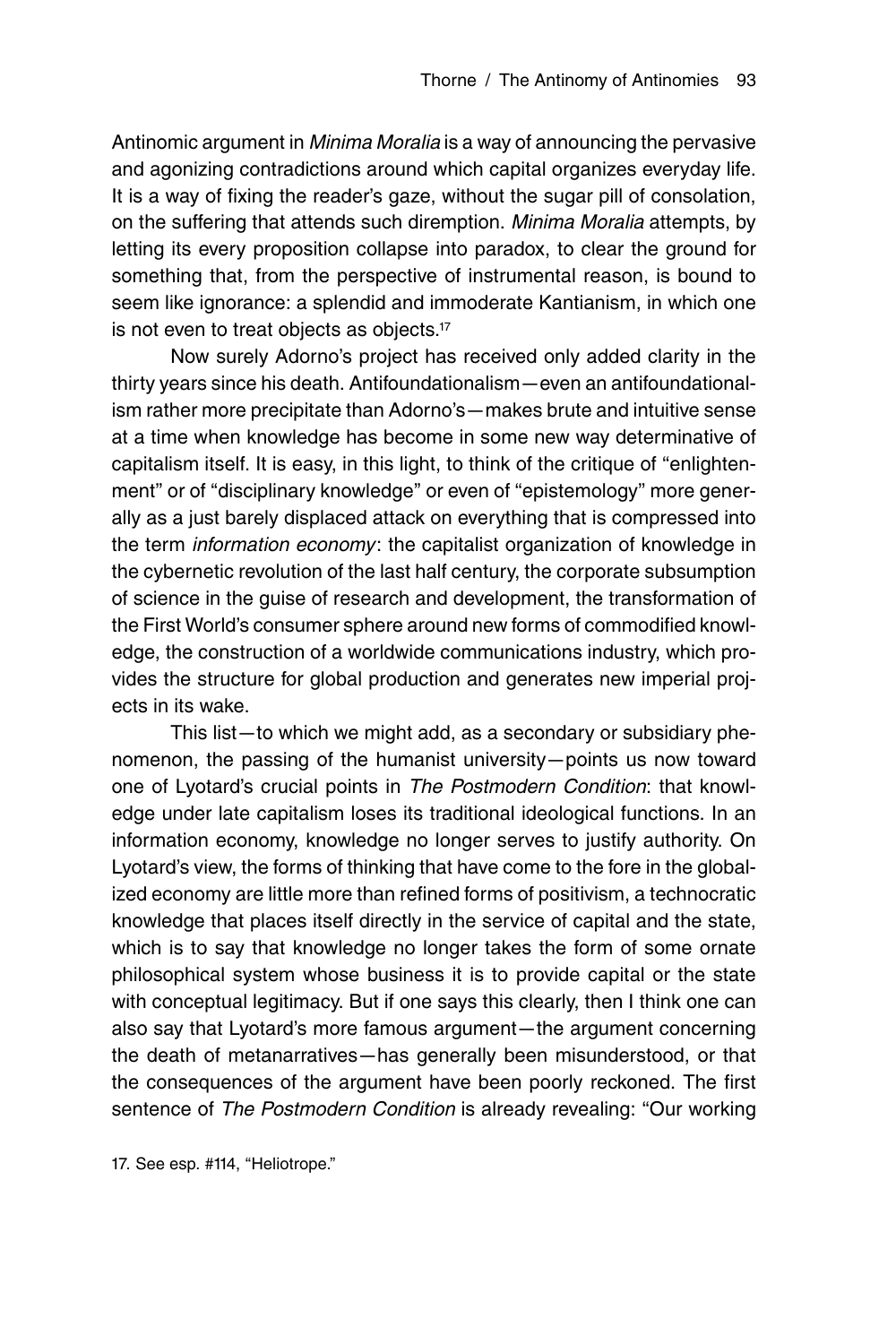hypothesis is that the status of knowledge is altered as societies enter what is known as the postindustrial age and cultures enter what is known as the postmodern age."<sup>18</sup> We need to pay careful attention to the phrasing here: Lyotard will be discussing the "status of knowledge," its position relative to the economy and the culture. Note, too, the subtitle: The Postmodern Condition is a "report on knowledge"—which is to say that it is not a critique of knowledge. Lyotard does not demand that we launch an assault on epistemology. He seeks to consider the changing condition of knowledge under new social arrangements. And if we follow Lyotard's account—if we accept the idea that the metanarratives have broken down—then it turns out that under late capitalism, philosophical knowledge is always already problematized—it has already ceded to the administered regime of science—in which case the antifoundationalist or the Adornian doesn't have much to do.

This yields a difficult point. Antifoundationalism is typically thought to possess a coherent political profile. The Frankfurt School and its successors have tried to put the critique of knowledge in the service of an anticapitalist and antibureaucratic politics. Poststructuralism aligns its version of that critique with what used to be called the new social movements. And even neopragmatism tends to call for a left-liberal political praxis on Deweyite lines. These are, no doubt, distinct projects, with different aims and different histories—each of them, indeed, further encompasses several distinct projects within it, and in a different context, everything would hinge on specifying those differences. But to so much as speak of "theory," and not even to endorse it, but merely to take it seriously as a social fact, is to posit a realm in which critical Marxism, poststructuralism, and pragmatism form a common stock of arguments. And within the generalizing perspective of ''theory,'' within that politically resolute canon of counterphilosophy, these various projects are all premised on the notion that we must continue to uproot foundationalisms at every turn (because an unjust society speciously relies on them). But Lyotard's argument is a humorless rejoinder to the epistemological determinism to which these projects, in their most distinctive formulations, tend. Chris Connery, for instance, has gone so far as to recommend, in the pages of boundary 2, that one treat antifoundationalism as an "entry requirement," which means that anyone not properly schooled, anyone not sporting the poststructuralist beret, should be shunned as inau-

18. Jean-Francois Lyotard, The Postmodern Condition: A Report on Knowledge, trans. Geoff Benington and Brian Massumi (Minneapolis: University of Minnesota Press, 1984), 3.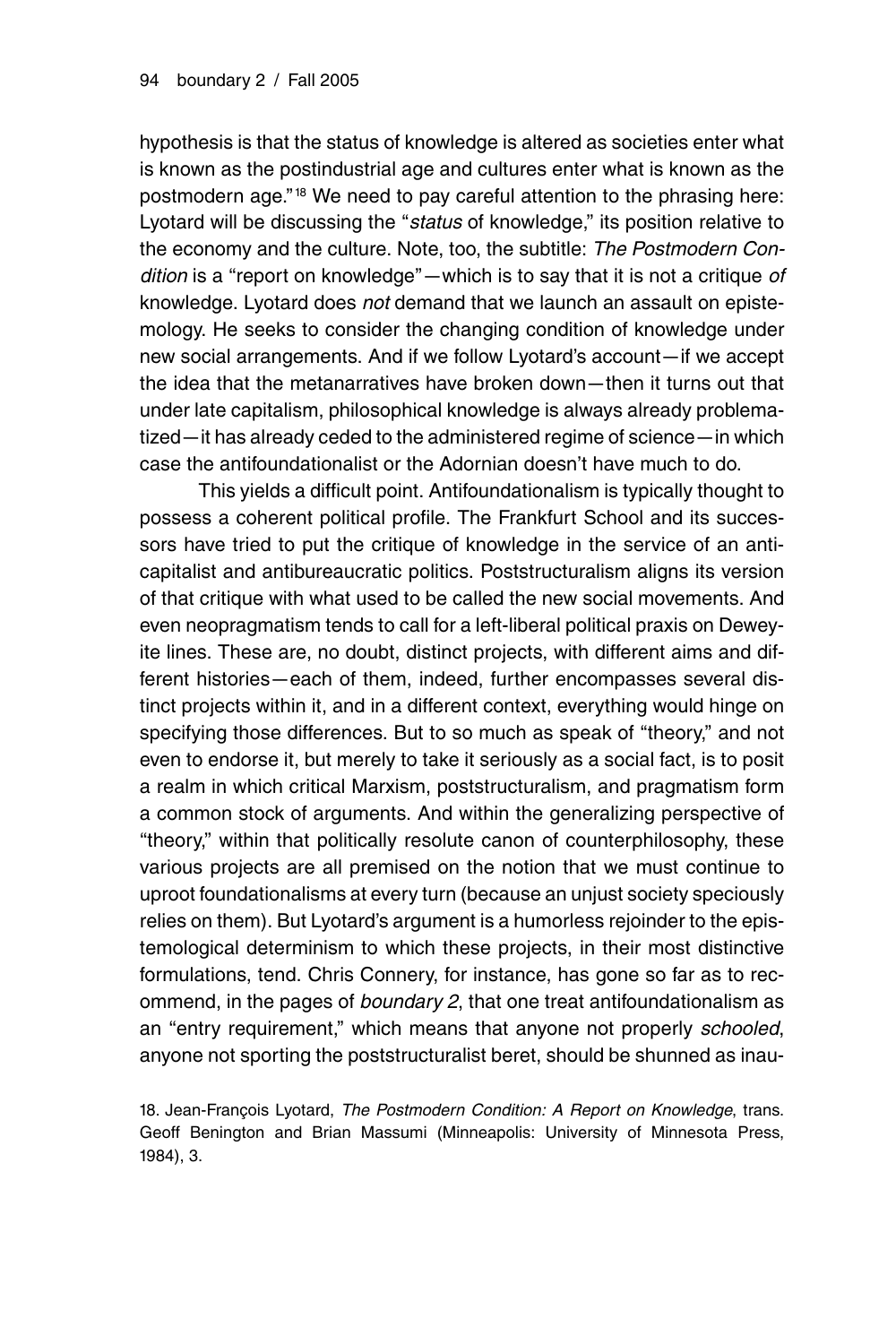thentically or inadequately left.19 Yet if we follow Lyotard, antifoundationalist critique is simply redundant, because knowledge no longer plays the legitimizing role that antifoundationalists axiomatically take it to have. Capital and technology have already done the uprooting for us, so to critique epistemology is only to carry out the program that the market has laid down for us in advance—the program, that is, of obliterating the established canons of social, historical, and ethical knowledge.

And with that we seemed to have traced a circle. My argument seems to be foundering on a basic discrepancy or pulling away in two different directions at once. We began by asking whether antifoundationalism resists the commodity sphere or accommodates it, and what we are finding is that, in some queasy way, it does both. Here is the problem: We can follow Adorno (or deconstruction, or the Rethinking Marxism gang) and hold to our antinomies—our nominalisms, our skepticisms, our antifoundationalisms—insisting that they are our best shot at eluding reification and the constricted demands of instrumental reason. Or we can follow Jean Baudrillard or Lyotard or Barbara Herrnstein Smith and conclude that capital has beaten us to the punch, that the market will always outmatch our hostility to grand narratives and universal values and essential qualities.

In one sense, this is merely to say that if antifoundationalism is going to have any force, it will need to introduce a new degree of historical specificity to its claims. There may be some intrinsic interest in sticking it to logocentrism or foundational knowledge or science, but in order for such work to approach the political force that one typically hopes from it, it is necessary to enumerate with much greater precision than critics generally muster just which institutions we think are actually troubled by a critique of epistemology. What is it about the status of knowledge or science within our common lives that makes antifoundationalist critique compelling? I take that to be a question of unrelieved urgency.

But once we pose that question, it becomes hard all over again to know how to proceed. For if we are stuck between these skeptical options between antifoundationalism as a species of market thought and antifoundationalism as a mode of critical ethics or political resistance—then this has something to do with the contradictory place occupied in advanced capitalism by knowledge itself. On the one hand, knowledge seems to be forever discredited in advance; the experience of complexity under global capi-

19. See Chris Connery, "Actually Existing Left Conservatism," boundary 2 26, no. 3 (Fall 1999): 11.